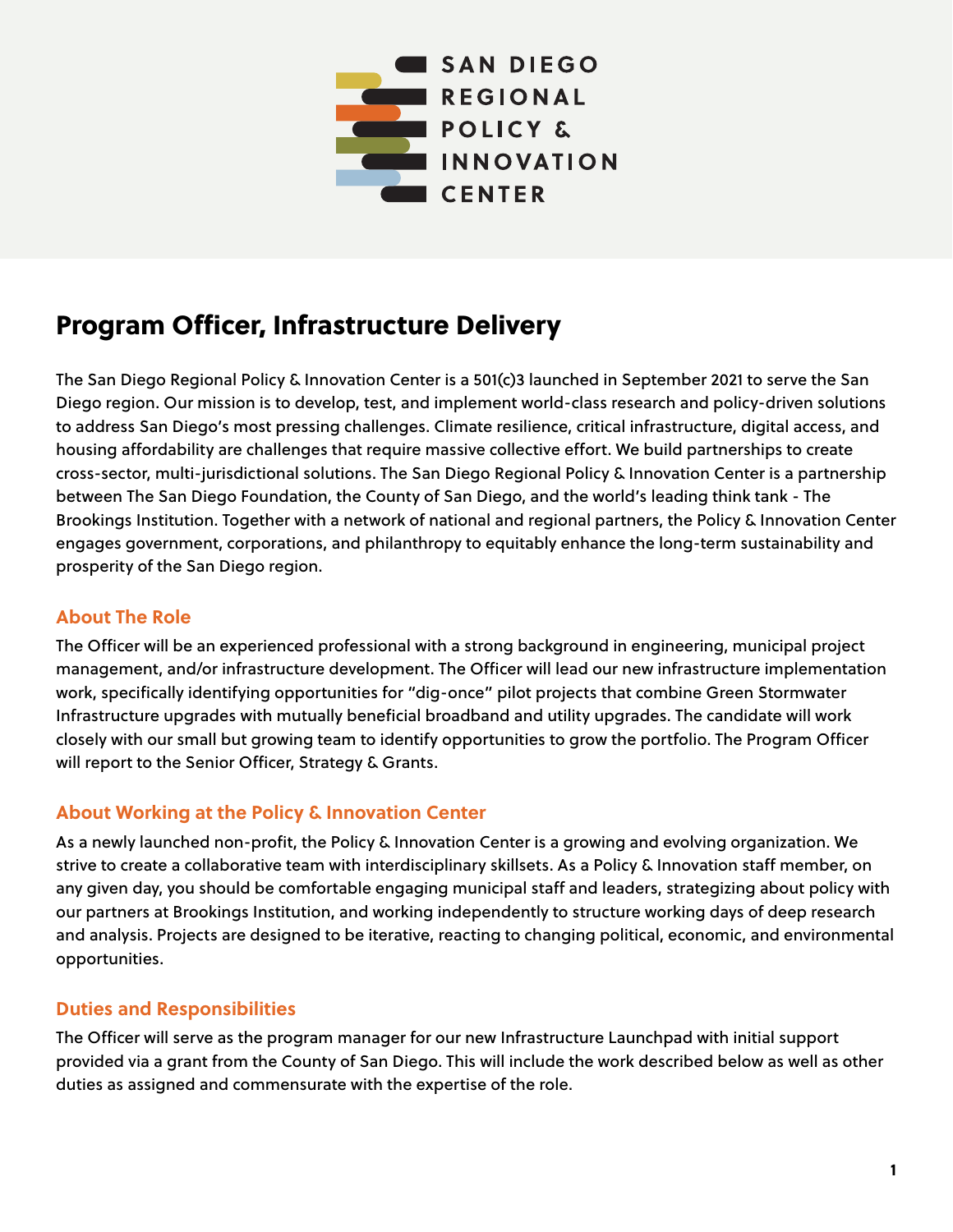

#### Engineering Management

- Task and project management, including planning and implementing infrastructure projects.
- Identification of sites for "dig-once" pilot program in San Diego County.
- Developing and assembling pilot work plans, schedules, requests for proposals and bids, and technical specifications
- Evaluation of project proposals and bids, engineering drawings, and design sets.
- Data analysis, including preparing maps, tables, and figures.
- Preparing technical reports and pilot project proposals.
- Management of all external consultants and engineers to deliver pilot projects.

#### Municipal Project Management

- Collaborate with municipal leaders and regulators to ensure pilot success.
- Assess site lists and project opportunities to deliver on metrics of success.
- Create an in-take process for quickly and efficiently assessing pilot opportunities.

#### Portfolio Project Management

- Lead Infrastructure Delivery program including preparation of reporting materials, project reports, and presentations to municipal and other stakeholders.
- Manage internal project schedule and budget, coordinating with internal staff.
- Utilizes Asana to manage project schedules and deliverables.
- Build redundancy within the team to ensure growth of the program.

## **Qualifications and Skills**

- Commitment to the mission of the Policy & Innovation Center.
- Strong interest in supporting disadvantaged communities.
- Background in civil or environmental engineering, environmental consulting, or municipal public works.
- Track-record supporting or developing water, wastewater, or transportation infrastructure projects.
- Knowledge of regulatory requirements related to physical infrastructure development.
- Familiarity with the CEQA and/or NEPA process is a plus.
- Experience with ArcGIS, AutoCAD, HEC-HMS/HEC-RAS, EPANET, or similar is a plus.
- Proven willingness to be accountable for the growth of a new and innovative program.